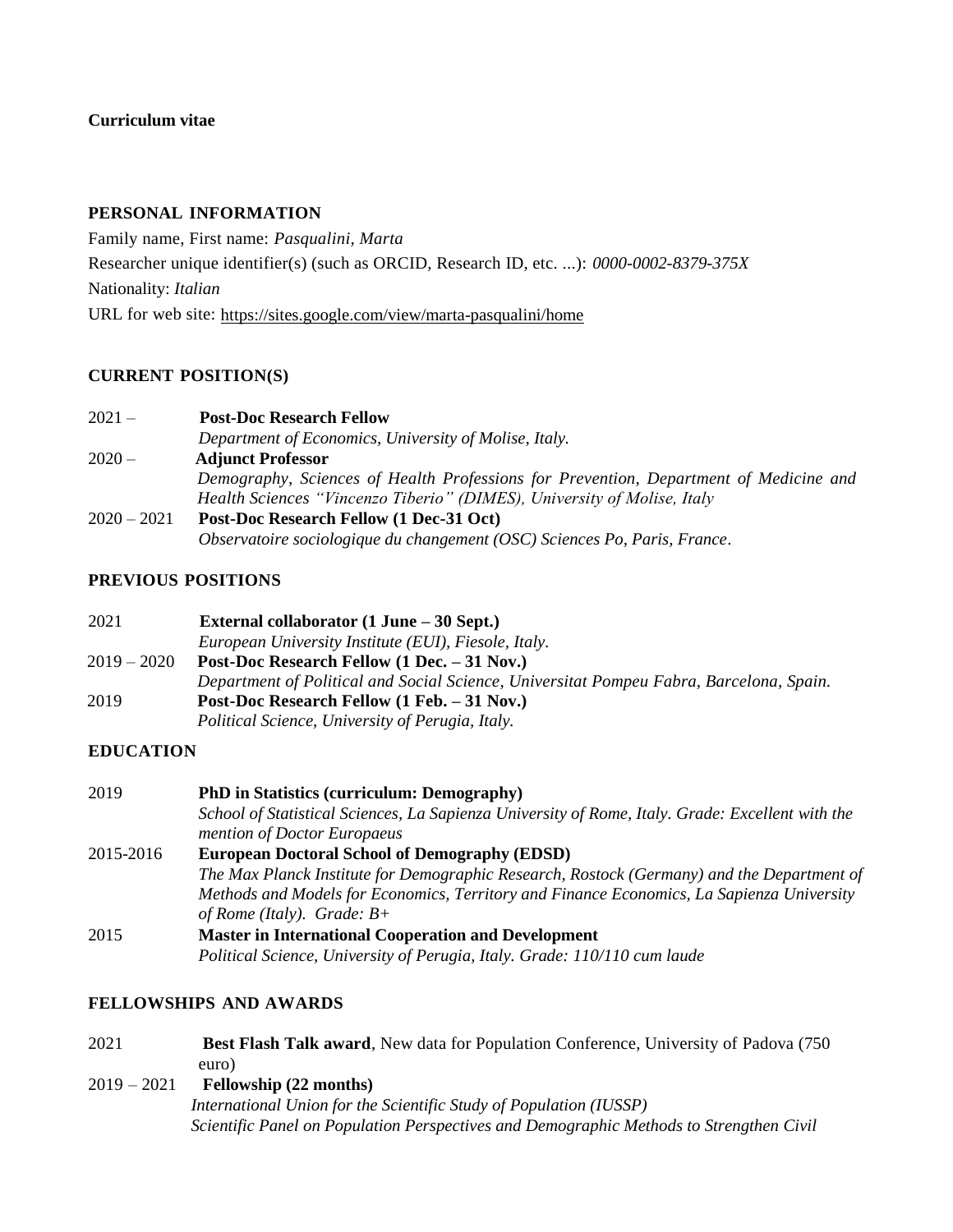*Registration and Vital Statistics (CRVS).* 

First cohort of fellowship program that entails mentored research and technical guidance from IUSSP to 8 selected candidates from all major regions of the world. Grant from the Development Research Centre (IDRC) and the Centre of Excellence & Global Affairs Canada (5000 \$)

- 2019 **Travel grant and Conference Boursary** from American Sociological Association
- 2017 **Mobility grant** (Bando mobilita' dottorandi), University of Rome La Sapienza (3000 euro)
- 2018 **Conference Boursary** from the Society for Longitudinal and Lifecourse Studies
- 2017 **Conference Boursary** from UCL for attending at the International Centre for Life-course Studies in Society and Health
- Since 2017 *Cultore della materia* Department of Political Science, University of Perugia, Italy

2016 **Conference Boursary** from NIDI-RUG

### **TEACHING ACTIVITIES**

| Oct. 2021        | <b>Invited lecture</b> – OSC Doctoral Seminars on "Understanding Health Inequalities through       |
|------------------|----------------------------------------------------------------------------------------------------|
|                  | Social Lens", Sciences Po Paris (2h)                                                               |
| Jun. 2021        | <b>Invited lecture</b> - Scuola di Specializzazione in Igiene e medicina Preventiva, University of |
|                  | <i>Molise, Italy</i> $(2h)$                                                                        |
| $2020 - 2022$    | <b>Adjunct Professor</b> – Demography, Sciences of Health Professions for Prevention, Department   |
|                  | of Medicine and Health Sciences "Vincenzo Tiberio" (DIMES), University of Molise, Italy            |
| Oct. 2020        | Invited lecture - PERCORSO DI AGGIORNAMENTO PER OPERATORI PUBBLICI E                               |
|                  | PRIVATI - CIDIS "Gli stranieri e il lavoro in Italia" – III edizione                               |
| May 2020         | <b>Invited lecture</b> – Undergraduate course in demography, Università di Udine                   |
| <b>July 2019</b> | <b>Invited lecture</b> , <i>Demografia dello sport</i> , <i>Master II livello - Perugia</i>        |

- 2017 2020 **Teaching Assistant** *– Demography, Department of Political Sciences, University of Perugia, Italy.*
- 2017 2020 **Teaching Assistant** *– Population Policies and International Migrations, Department of Political Sciences, University of Perugia, Italy.*
- 2017 2018 **Adjunct Professor** *– Epidemiology, Department of Medicine and Surgery, University of Perugia/Terni, Italy.*
- 2017 2018 **Adjunct Professor** *– Epidemiological Methods, Department of Medicine and Surgery, University of Perugia/Terni, Italy.*

# **SUPERVISION OF GRADUATE STUDENTS AND POSTDOCTORAL FELLOWS**

2021 1 Master Student *Sciences of Health Professions for Prevention, Department of Medicine and Health Sciences "Vincenzo Tiberio" (DIMES), University of Molise, Italy.*

### **COMMISSIONS OF TRUST**

- *2018 – 2021* Reviewer for the following Journals: *Genus- Journal of Population Sciences; Advance in Life -Course Research; Journal of Addiction Research Therapy; Vienna Yearbook of Population Research; Ageing & Society ; BMC Public Health*
- *2019 Master thesis Evaluator, Department of Political Sciences, University of Perugia, Italy.*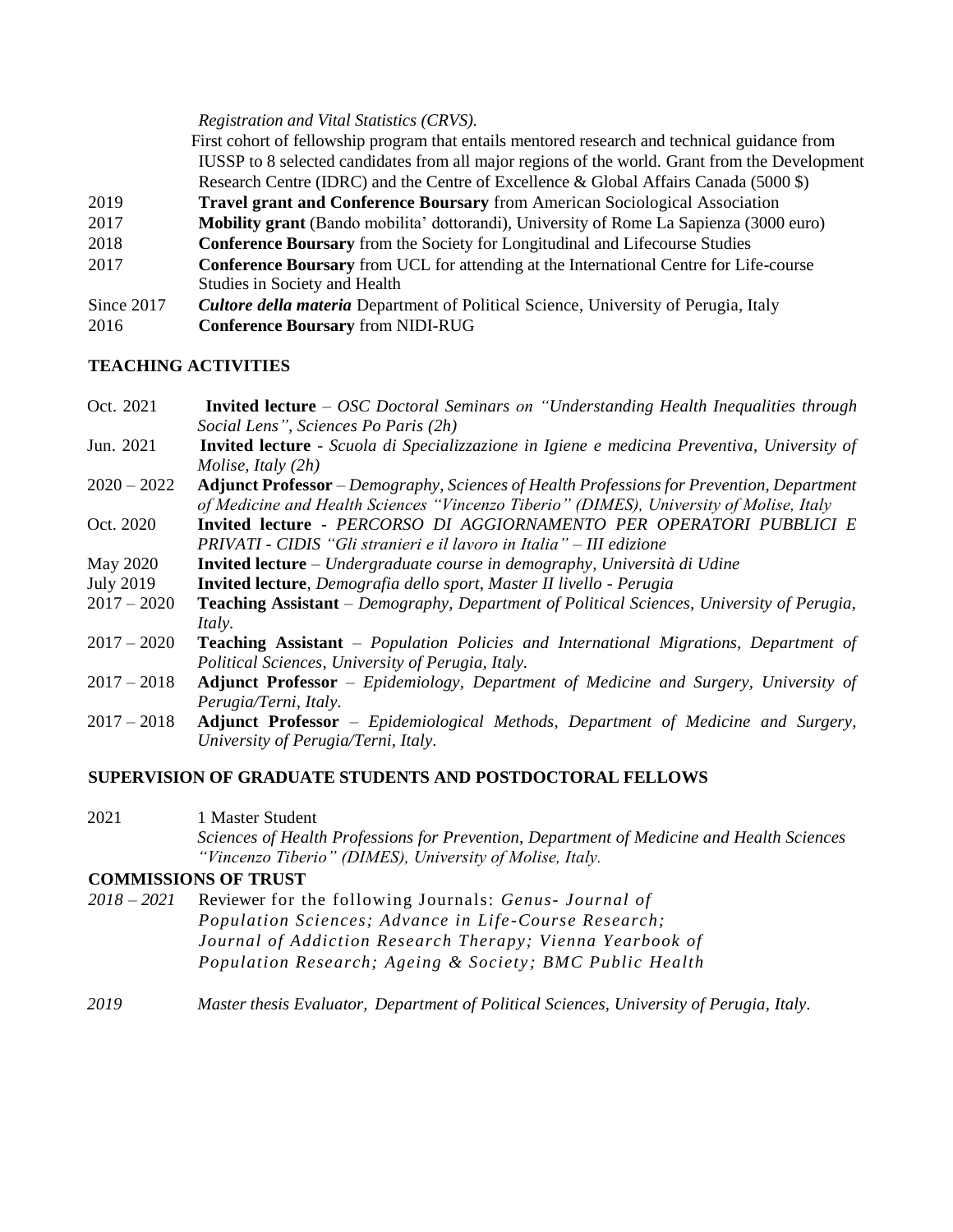# **PARTICIPATION OR COORDINATION OF NATIONAL AND INTERNATIONAL RESEARCH GROUPS**

#### *Coordination*

2019 *PROXIMATE DETERMINANTS AND SOCIAL CONSEQUENCES OF THE UNDER-REGISTRATION OF HOMELESS POPULATION IN ITALY.* **PI: Marta Pasqualini** (A research grant has been offered by the Development Research Centre (IDRC) and the Centre of Excellence & Global Affairs Canada)

#### *Participation & Management*

2020 –2021 *FAIRE FACE AU COVID-19***.** *Distanciation sociale, cohésion, et inégalité dans la france de 2020.* PI: Prof. Ettore Recchi (Sciences Po); **Project Manager: Marta Pasqualini**

#### *Participation*

- 2021 *INTERGENERATIONAL EXCHANGES AND CAREGIVING IN CONTEXTS OF LIMITED MOBILITY: KEEP CONNECTED THROUGH DIGITAL DEVICES***.** PI: Prof. Cecilia Tomassini
- 2021 *CRITEVENTS* is a consortium of researchers from Amsterdam, Lausanne, Oxford, Stockholm, and the EUI that studies the impact of two critical life events - job loss and union dissolution - on the life trajectories of adults and their children*.* PI: Prof. Juho Harknonen (European University Institute)
- 2019 –2020 *CREW Care, Retirement & Wellbeing of Older People Across Different Welfare Regimes.* Joint Programming Initiative "More Years, Better Lives" 2016. Carried out by a network of 6 institutions in 5 countries (Universitat Pompeu Fabra, Spain; Netherlands Interdisciplinary Demographic Institute, Netherlands; Université Catholique de Louvain, Belgium; University of Florence, Italy; University of Padua, Italy; University of Western Ontario). PI: Prof. Bruno Arpino (University of Florence) & Aida-Sole Auro (UPF)
- 2019 –2020 *PHYSICALLY DISTANT BUT SOCIALLY CLOSE? Intergenerational Relationships and Mental Health During the Covid-19 Pandemic.* PI: Prof. Bruno Arpino (University of Florence
- 2019 *EVALUATING THE QUALITY OF HOSPITAL CARE BY USING BIG DATA.* PI: Prof. Luca Pieroni (University of Perugia)
- 2019 *DEMOGRAPHY OF DEPRIVATION (Historical demography).* PI: Prof. Alessio Fornasin (University of Udine)

### **POST-GRADUATE TRAININGS COURSES (selected):**

- 2021 **Advanced Training course in Statistical methods for biomedical research and practice.** Department of Medical Sciences & Department of Statistical Sciences, University Sapienza of Roma (9 months)
- 2020 **Course on Social and Behavioural Norms**. University of Pennsylvania; UNICEF (4 weeks, online)
- 2020 **Course on Homeless and Inclusion Health**. University College of London (6 weeks, 40 h) expected in the UK, online due to COVID-19 pandemic.
- 2018 **Training course on Causal Inference with Graphical Models**. Max Planck Institute for Demographic Research, Rostock (30 h)
- 2017 **Training course on Structural equation modelling with R**. Final grade: A. Università del Salento, Lecce (40 h)
- 2017 **Doctoral Skills Development Programme in Social Epidemiology** Statistics, Multiple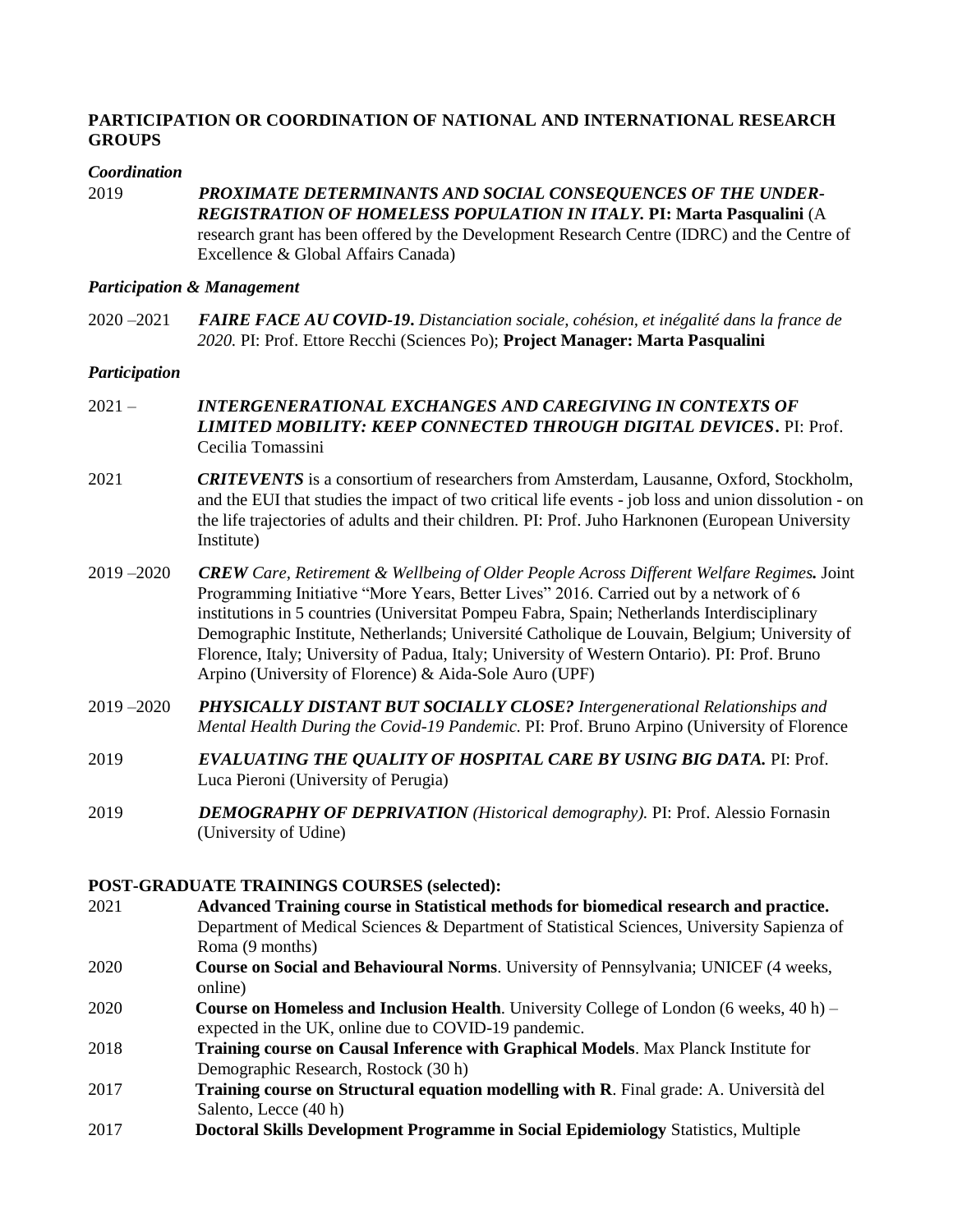imputation for missing data, Research methods for quantitative analyses. University college of London, Department of Epidemiology and Public Health (3 months) 2017 **Winter school in Fundamentals and Methods for Impact Evaluation of Public Policies.**  IRVAPP (Istituto per la ricerca valutativa sulle politiche pubbliche), Trento

### **MEMBERSHIPS OF SCIENTIFIC SOCIETIES & RESEARCH NETWORKS**

| $2015 -$ | Member, Population Association of America (PAA)                                             |
|----------|---------------------------------------------------------------------------------------------|
| $2015 -$ | Member, International Union for the Scientific Study of Population (IUSSP)                  |
| $2015 -$ | Member, Italian Association for Population Studies (AISP)                                   |
| 2018-    | Member, Society for Longitudinal and Life-course Studies (SLLS)                             |
| $2019 -$ | Member, Italian Society of Statistics (SIS)                                                 |
| 2017-    | Member, Rome Chapter UNESCO Chair in Population, Migrations and Development;                |
|          | Involvement and participation at the annual Festival della Statistica e Demografia          |
| $2020-$  | The Laboratory on Longevity and Ageing (LoLA) is a network of researchers from different    |
|          | disciplines dealing with longevity and population ageing.                                   |
| $2020-$  | <b>Grandparenting in Europe</b> is a network of European researchers interested in the role |
|          | grandparents have in our societies.                                                         |

# **TRACK-RECORD**

## **Peer-reviewed publications**

- 1. **Pasqualini, M.** and Bazzani, G. (Forthcoming) Residence registration to cope with homelessness: Evidence from a mixed-method research in Milan, GENUS - Journal of population Sciences **(IF:1.97)**
- 2. **Pasqualini, M,** Di Gessa G., Tomassini C. (2021) A Change is (not) Gonna Come: A twenty-year overview of Italian grandparent-grandchild exchanges, GENUS - Journal of population Sciences **(IF:1.97).**
- 3. **Pasqualini, M.,** Sacker, A., McMunn, A. (2021) Birth order and First Sexual Experience: Do Siblings Influence Adolescents Sexual Debut? Archives of Sexual Behavior. **Q1 (IF: 4.50)**
- 4. Arpino, B. and **Pasqualini, M** (2021) Pandemic's effects on feelings of depression in Italy: The role of age, gender and individual experiences during the first lockdown, Front. Psychol. 12:660628. doi: 10.3389/fpsyg.2021.660628 (**IF:2.06**)
- 5. Rossi, A., **Pasqualini M**., Tomassini C. (2021) Parliamo di sesso: relazione con i genitori e soddisfazione sessuale dei giovani italiani, Rivista di Sessuologia in "La sessualità nella tarda età", Vol.45 N.1. ISSN 0392-1670.
- 6. Arpino, B., **Pasqualini, M**., Bordone, V. (2021) Physically distant but socially close? Changes in intergenerational non-physical contacts during the COVID-19 pandemic among older people in France, Italy and Spain, European Journal of Ageing, **(IF:2.41)**
- 7. Arpino, B., Bordone, V., and **Pasqualini, M.** (2020). Reply to Dowd et al: Dangerous to overemphasize the importance of COVID-19 risk factors based on (unadjusted) macro-level analyses, Proceedings of the National Academy of Sciences of the United States of America (PNAS), 202017464. **Q1 (IF: 9.41)**
- 8. Arpino, B., **Pasqualini, M.**, Bordone, V., and Solé-Auró, A. (2020) Older people's non-physical contacts and depression during the COVID-19 lockdown. The Gerontologist, gnaa144. **Q1 (IF: 3.28)**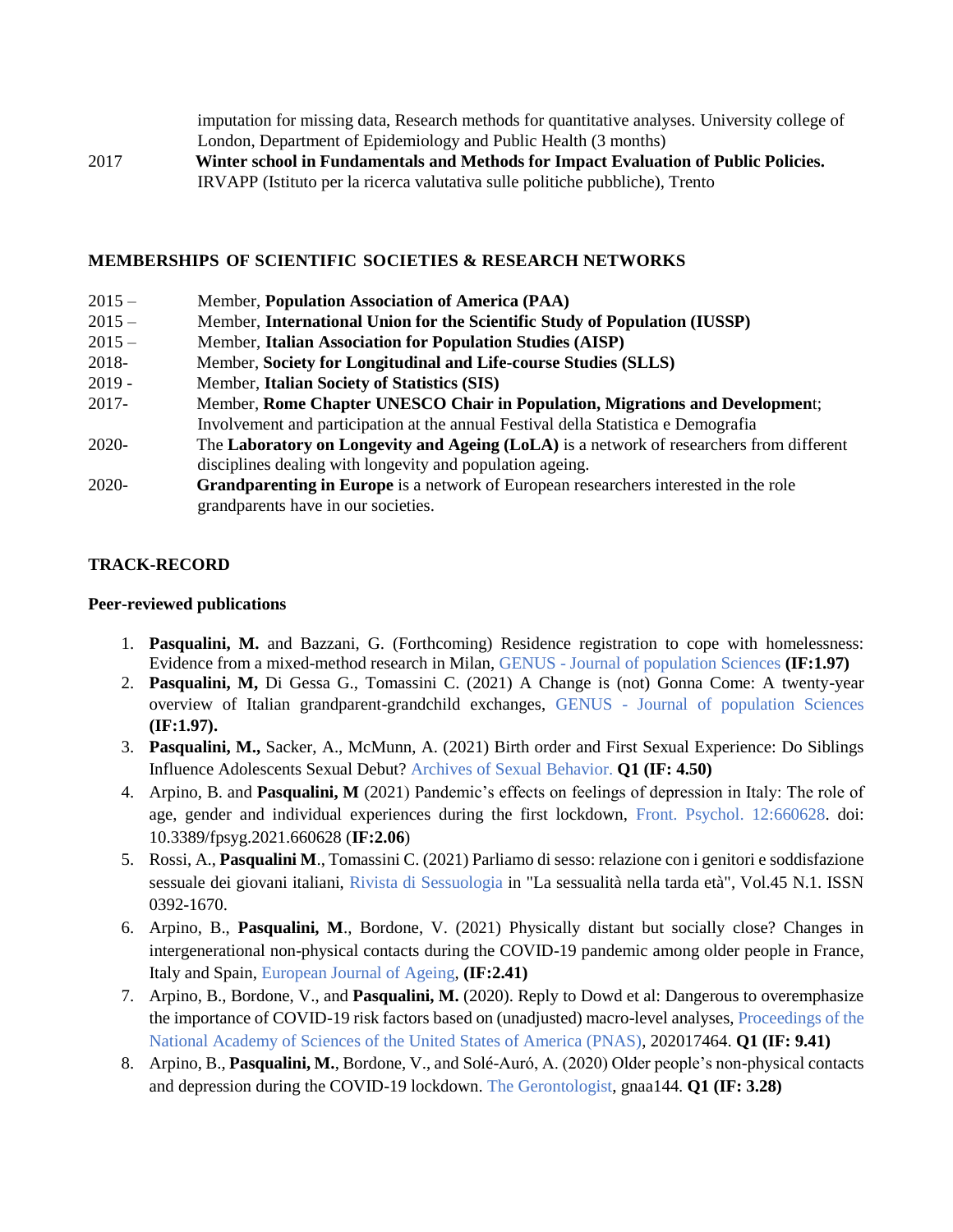- 9. **Pasqualini, M.,** De Rose, A. (2020) Parent-Child Communication about Sex and Romantic Feelings: Does Having Older Siblings Make a Difference? GENUS - Journal of population Sciences, 76 (24). **(IF:1.97)**
- 10. Lanari, D., **Pasqualini, M**., Pieroni, L. (2020) Is it Time to Quit? Smoking Persistence and Self-rated Health in the United Kingdom. Journal of Population Ageing, 1-18.
- 11. Lanari D., Mangiavacchi, L., **Pasqualini, M.** (2020) Adolescent Sexual Behaviour and Academic Performance of Italian Students. GENUS - Journal of population Sciences, 76 (21). **(IF: 1.97)**
- 12. Arpino, B., Bordone, V., and **Pasqualini, M.** (2020). No clear association emerges between intergenerational relationships and COVID-19 fatality rates from macro-level analyses, Proceedings of the National Academy of Sciences of the United States of America (PNAS), doi: 10.1073/pnas.2008581117. **Q1 (IF: 9.41)**
- 13. De Socio, G. V., **Pasqualini, M**., … & Bonfanti, P. (2020). Smoking habits in HIV-infected people compared with the general population in Italy: a cross-sectional study. BMC Public Health, 20, 1-10. **Q1 (IF: 2.52)**
- 14. **Pasqualini, M.**, Pieroni, L., & Tomassini, C. (2019). How much and why does the mum matter? Mechanisms explaining the intergenerational transmission of smoking. Advances in Life Course Research, 40, 99-107. **Q1 (IF: 1.25)**
- 15. **Pasqualini, M**., Lanari, D., & Pieroni, L. (2018). Parents who exit and parents who enter. Family structure transitions, child psychological health, and early drinking. Social Science & Medicine, 214, 187- 196. **Q1 (IF: 3.61)**
- 16. **Pasqualini, M.**, Lanari, D., Minelli, L., Pieroni, L., & Salmasi, L. (2017). Health and income inequalities in Europe: What is the role of circumstances? Economics & Human Biology, 26, 164-173. **Q1 (IF: 2.72)**

### **Book chapters**

- 17. **Pasqualini, M.** (In preparation) Subjective wellbeing in rural and urban areas under the Covid-19 crisis in France in *Rural Quality of Life*, Manchester University Press
- 18. **Pasqualini, M**. (2014) Schiavi di ieri, migranti di oggi, discriminazione e razzismo in Tunisia in *Appunti dalla Tunisia in transizione. In viaggio tra conquiste di genere, rivendicazioni delle minoranze e problemi socioeconomici*, Edition Nuovaprhomos, Città di Castello, ISBN 978-88-68530-86-0.

### **Revised and Resubmitted in Peer-reviewed journals**

- 1. Nie, W. and **Pasqualini, M**. Does Cultural Heritage Persist over Time and Space? Disentangling the Cultural Effect on Fertility among Immigrants-Descendents in England
- 2. G. C. Kashyap, **Pasqualini, M**., S. Srivastava, M. Bango My body, your choice. Partner's age and education as determinants of contraceptive use in India
- 3. **Pasqualini, M**., Sole-Auro, A. and Arpino, B. The Partner in the Plate. The Association between Changes in Partnership Status and Protein Consumption Among Older People in Europe
- 4. **Pasqualini, M.,** Dominguez Folgueras, M., Ferragina, E., Godechot, O., Recchi, E. Safi. M. Who took care of it? Couples' division of housework during the pandemic in France: Time, Work and Type of task
- 5. Ferragina, E., Zola, A, **Pasqualini, M.,** & Recchi, E. Does the Public (still) Align to Market Fundamentalism? Polanyi's double movement and the pandemic
- 6. Arpino, B., Meli, E., **Pasqualini, M,** Tomassini, C, Cisotto, E. WhatApp Grandpa? Determinants of grandparents-grandchildren digital contacts in Italy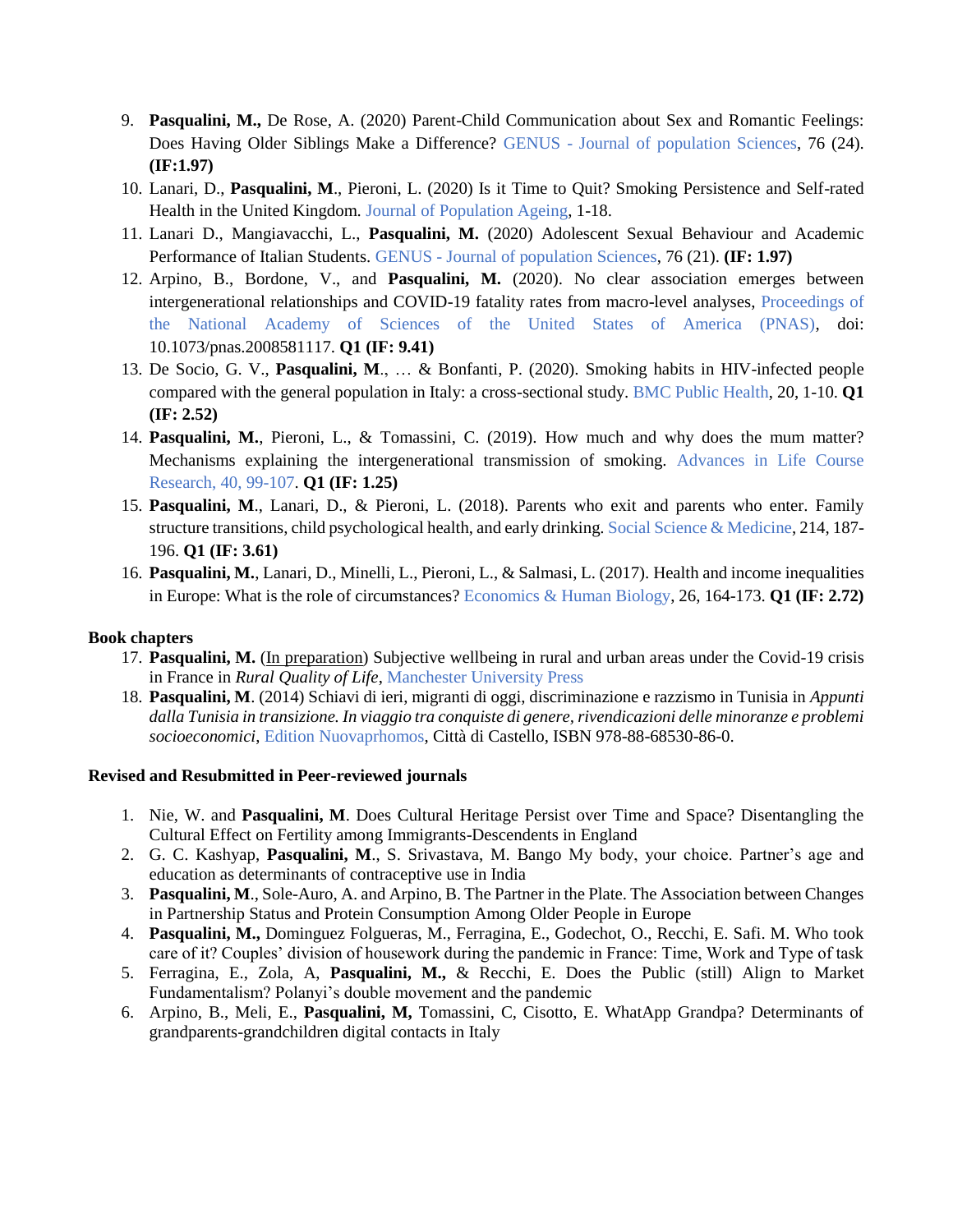### **Working Papers/Policy Briefs/Other**

- 1. Arpino, B. & **Pasqualini, M.** (2021) It's not the same for everyone. The role of age, gender and individual experiences on feelings of depression during the first lockdown in Italy, Population Europe, Pop Digest. Recension of the paper published in Frontiers in Psychology.
- 2. Ferragina, E., **Pasqualini, M.,** Ricchi, E., & Zola, A. (2021). Who cares about health and the economy through the Covid-19 pandemic? Longitudinally tracking changes and heterogeneity in people's perceptions of risks. https://doi.org/10.31235/osf.io/rv7e3
- 3. Arpino, B., **Pasqualini, M**., Bordone V., Solè-Auro, A. (2020) Indirect consequences of COVID-19 on people's lives. Findings from an on-line survey in Italy, Spain and France. SocArXiv <https://doi.org/10.31235/osf.io/4sfv9>
- 4. Schradie, J., Ferragina, E., **Pasqualini, M**., Recchi, E., Safi, M., Sauger, N., … Zola, A. (2020). L'année de la Covid en France ou l'histoire d'un double confinement. Policy brief N.5.
- 5. Tocchioni, V., Minello, A., **Pasqualini, M** (2020) (Ri)Abortire in Italia: il ricorso ripetuto all' interruzione volontaria di gravidanza Neodemos & InGenere (short article in Italian)

# **In preparation**

- 1. **Pasqualini, M.,** Arpino, B., Sole-Auro, A. *Transitions to Grandparenthood and Changes in Smoking Behaviours: Evidence from Europe*
- 2. **Pasqualini, M.,** Grotti, R. Harknonen J. *Family Dissolution Process and Children Smoking Behaviour: What has lit the cigarette?*
- 3. Recchi, E. **Pasqualini, M**., Ferragina, E. Safi, M. *Coping with lockdown in France: who suffered the most and why? Exploring Subjective well-being with panel data*

## **CONFERENCES**

### **Organization (as a Scientific Committee)**

- 1. September 2021, VI South Tyrol Workshop on Intergenerational Relationships
- 2. December 2021 (*Forthcoming*) Comparing the social, economic and cultural impact of Covid-19 with high-quality survey data across Europe (Paris, France)

# *Participation*

- 1. **Flash Talk**, September 2021, NEW DATA FOR THE NEW CHALLENGES OF POPULATION AND **SOCIETY**
- 2. **Oral presentation**, 7 September 2021, VI South Tyrol Workshop on Intergenerational Relationships
- 3. **Oral presentation**, 11 June 2021, Società Italiana di Sociologia Economica (SISEC), Catania (online due to COVID-19 pandemic)
- 4. **Oral presentation** (with B.Arpino, V. Bordone, A.Sole-Auro), 5 May 2021, Population American Association (PAA)- S. Luis (online due to COVID-19 pandemic)
- 5. **Oral presentation** (with Härkönen & Grotti), 25 January 2021 Critical Life Events and the Dynamics of Inequality: Risk, Vulnerability and Cumulative Disadvantage Workshop, 25 January
- 6. **Poster and Oral presentations** (with B.Arpino, V. Bordone, A.Sole-Auro), 30 November 1 October 2020, DEMOGRAPHIC ASPECTS OF THE COVID-19 PANDEMIC AND ITS CONSEQUENCES, VID Vienna
- 7. **Oral presentation** (with Ettore Recchi), 20 October 2020, Disuguaglianze sociali nell'uso delle risorse ICT nel distance learning. Riflessioni a margine dell'emergenza COVID-19, AIS-Sociologia dell'educazione e dal Dipartimento di Scienze Economico-Aziendali e Diritto per l'economia dell'Università degli studi di Milano-Bicocca
- 8. **Oral presentations**, April 2020, Population American Association (PAA) Washington DC (online due to COVID-19 pandemic)